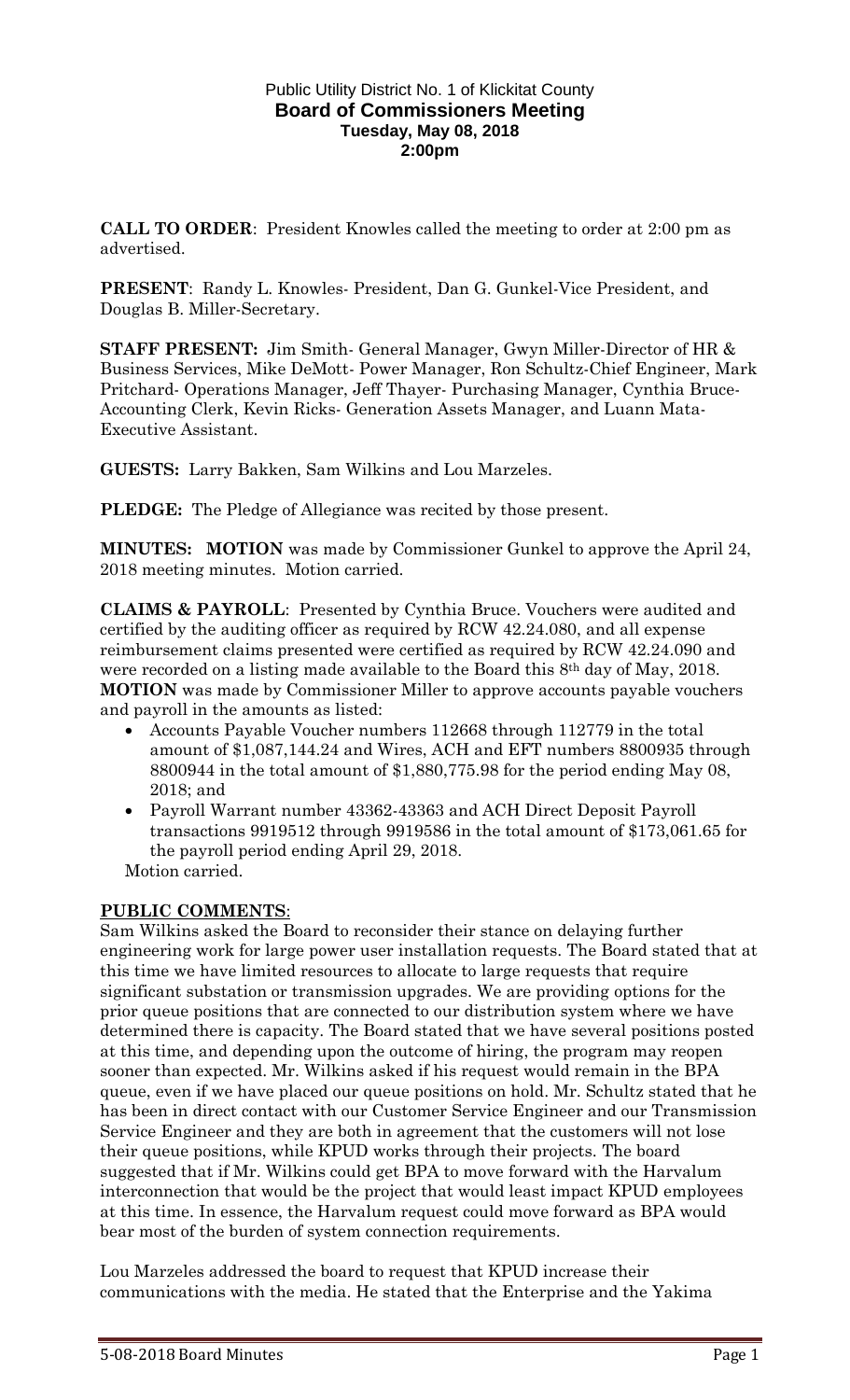Herald Republic both ran stories that he was not aware of. His request was that we inform him of significant events. Jim Smith stated that we post most items of interest on our website. Our meeting notifications, minutes, and Ruralite articles are typically posted within a week of approval or distribution. We have not typically issued many press releases. Mr. Marzeles asked if KPUD would be willing to issue more press releases. After discussion, Commissioners asked staff to consider additional press releases of significant events, keeping in mind that "significant" can mean different things to different people. Commissioner Knowles thanked Mr. Marzeles for coming to talk to the Board and asked him to contact him or any member of the board anytime if he has other comments or questions.

# **REPORTS:**

**Generation Assets** – Kevin Ricks presented the Generation Assets report for April. The LFG plant total production in April was 15,891MW-hours. Operation of the flare has contributed to a reduction in gas production this month. We have challenges with controlling the wellfield with the flare running, as well as staffing issues as we have seen some turn over. We have had an employee working alongside of Republic employees to work towards an efficient operation of the wells to produce high quality gas. This is been especially important as we transition towards RNG, however we have had some staffing turn over and the RNG project has created challenges that has required we pull this individual off of his well field assignment. Commissioner Gunkel asked staff to be diligent in returning the wellfield technician to the well field as soon as possible. Commissioner Gunkel also asked if the Air Cooled Condenser (ACC) variable frequency drive (VFD) issues would continue to affect plant output. Kevin reported that when the VFD failed, the repair cost would exceed the value gained by making the repair. We do not plan to repair the unit at this time as it will not be used as a part of the RNG facility. Kevin also noted that Republic is supportive of our installing a smaller trim flare and staff will move forward with that addition as soon as practical. Staff will continue to work through processes to obtain the most effective gas quality possible. Report was accepted as presented.

**Power Management** – Mike DeMott presented the Power Management report for April. Our hedging activity has helped alleviate low spring prices. Spill and runoff is happening and above average mountain snow levels are still reported north and east of us. Mike reported that we are now six months into the load following product. It was difficult to compare our slice costs compared to load following, but our net power cost analysis showed our costs came in very close to the Slice product. However, we did realize cost savings by moving to load following due to reduced administration and trading costs, as well as arriving at a lower risk position. Bonneville Power Administration (BPA) Spill surcharge figures should be published and ready for review by May 16th. The Cost Recovery Adjustment Clause (CRAC) estimate has been lowered to an 8% probability it will be implemented, the cost range has been estimated between \$5 million and \$50 million. Our portion would be approximately 0.5% of the actual figure. Northwest Requirements Utilities (NRU) has proven to be a beneficial membership again this year as they are closely tracking these BPA issues. We have been working with Weaver on the Renewable Natural Gas (RNG) certification requirement for Environmental Protection Agency (EPA). The Renewable Identification Number (RIN) values this month are still exceeding the estimated values reflected in our budget forecasts. British Petroleum has agreed to sign the Vehicle Fuel Certification form for the entire contract. By having them sign the form we will likely qualify for the Manufacturers' and Equipment (M&E) tax exemption and payment of Business and Occupation (B&O) tax versus Public Utility Tax (PUT), which could be a 6% sales tax saving as well as a 3% revenue tax saving. . Legal counsel continues to advise KPUD on this matter.

Community Solar conversation- At the last meeting staff was directed to work with Johnathan Lewis and draft an Memorandum of Understanding(MOU) to potentially work with him on exploring a Community Solar project tied into a public facility, in this case, Klickitat Valley Health and qualify for the State incentive program prior to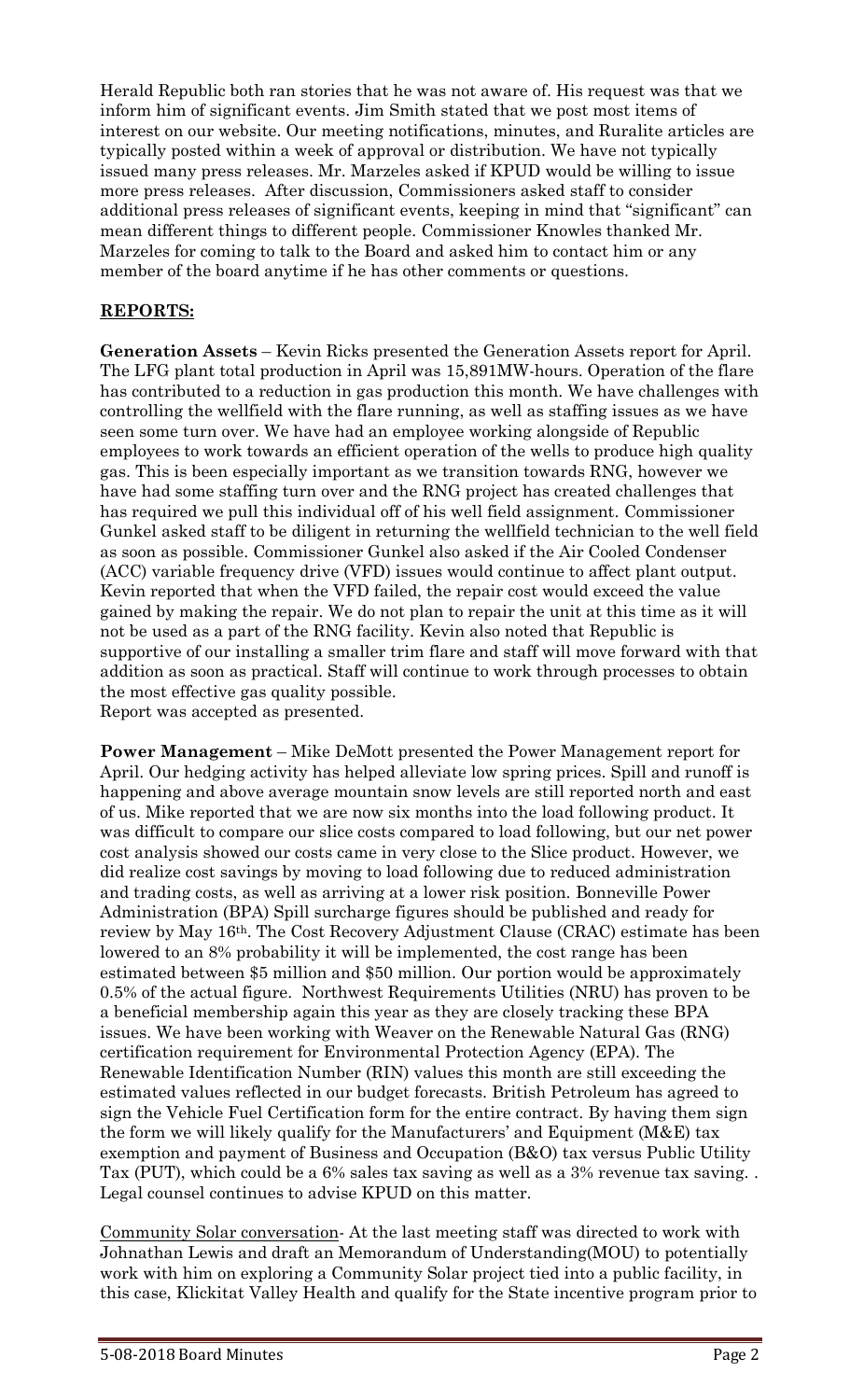the June deadline for this year. We contacted WSU, who administers the program and found that an MOU is not sufficient to qualify for the program and that they would need to have an executed interconnection agreement. There appears to be many unanswered questions, so at this time staff feels that completing this project request by the June 16th cutoff date is unattainable. Staff will continue to work with Johnathan Lewis and keep stepping through the processes, if he feels that the 14 cent incentive would be costs effective for the program he proposed.

**COMMISSIONER DAN GUNKEL –** Commissioner Gunkel requested Executive Session to discuss the qualifications of a candidate for appointment to an elected office.

**COMMISSIONER DOUGLAS MILLER -** Commissioner Miller did not have a report.

**COMMISSIONER RANDY KNOWLES** – Commissioner Knowles did not have a report.

**GENERAL MANAGER –** The complete report can be found at: [htp://www.klickitatpud.com/topicalMenu/commissioners/GM\\_Reports.aspx](http://www.klickitatpud.com/topicalMenu/commissioners/GM_Reports.aspx) In addition to the written report, Mr. Smith presented the following information:

- YEAR END FORECAST. Staff was asked to include BPA's current estimates for a Cost Recovery Adjustment Clause (CRAC) into our year-end forecast model.
- CARBON INITIATIVES Jim asked for the board's approval to support Public Generating Pool's (PGP) push on carbon initiatives. They continue to work on least cost carbon reduction initiatives, but the industry is looking to expand these studies to include system reliability. The study will likely involve Bonneville Power Administration (BPA), some of the Investor Owned Utilities (IOU) and potentially PoweEx. Jim's ask is that we support PGP's interaction working with the IOU's and BPA and provide their input to studies on our behalf. This additional study work will likely cost PGP about \$50,000 and our share would be 10% of that, or around \$5,000. The total study is likely to cost about \$450,000. The Board agreed with the expenditure, contingent on our actual expenses in aggregate being under our approved expense budget.
- PUMP STORAGE PROJECT- Jim asked Dana Peck with the Goldendale Chamber to talk with local press about the project and the upcoming meeting on the 15th.
- PROFESSIONAL SERVICES Contract extension- In January we signed a six month contract with Skeahan Advisory Group. That contract ends on June 30th. With that deadline approaching Jim wanted to talk through options. After discussion, Commissioners agreed with Jim to extend the contract through the end of 2018 to continue professional support for the District in ensuring that we receive the full benefit from our Memorandum of Understanding (MOU) with National Grid and Rye Energy, as well as work to transfer and extend the Army Corp of Engineers lease.
- ENERGY NORTHWEST- We received the Participants Review Board (PRB) election designation request from Energy Northwest. KPUD will not nominate a utility representative to serve on the PRB board at this time, and will keep the two previously delegated commissioners as the voting delegates.
- ENERGY NEWS DATA. We just received official notification that Ruralite has purchased Energy News Data. They are responsible for providing our Clearing up subscriptions. Energy News Data was a family owned business that provided Utility awareness for California and the Pacific Northwest.
- LARGE LOAD INTERCONNECTION INFORMATION- With all of the talk of Chelan placing a moratorium on Data Center or Bit Coin installations we felt it was prudent to discuss the actual load impact that they have witnessed compared to what KPUD has already connected. Prior to issuing the moratorium, Chelan had connected bitcoin miners whose aggregate load totals 4.5% of their average utility load. KPUD has agreed to projects that could result in us adding 25% to our average load. We have also stated that we have to place utility projects ahead of new large requests, we have not stated that we will not consider the requests.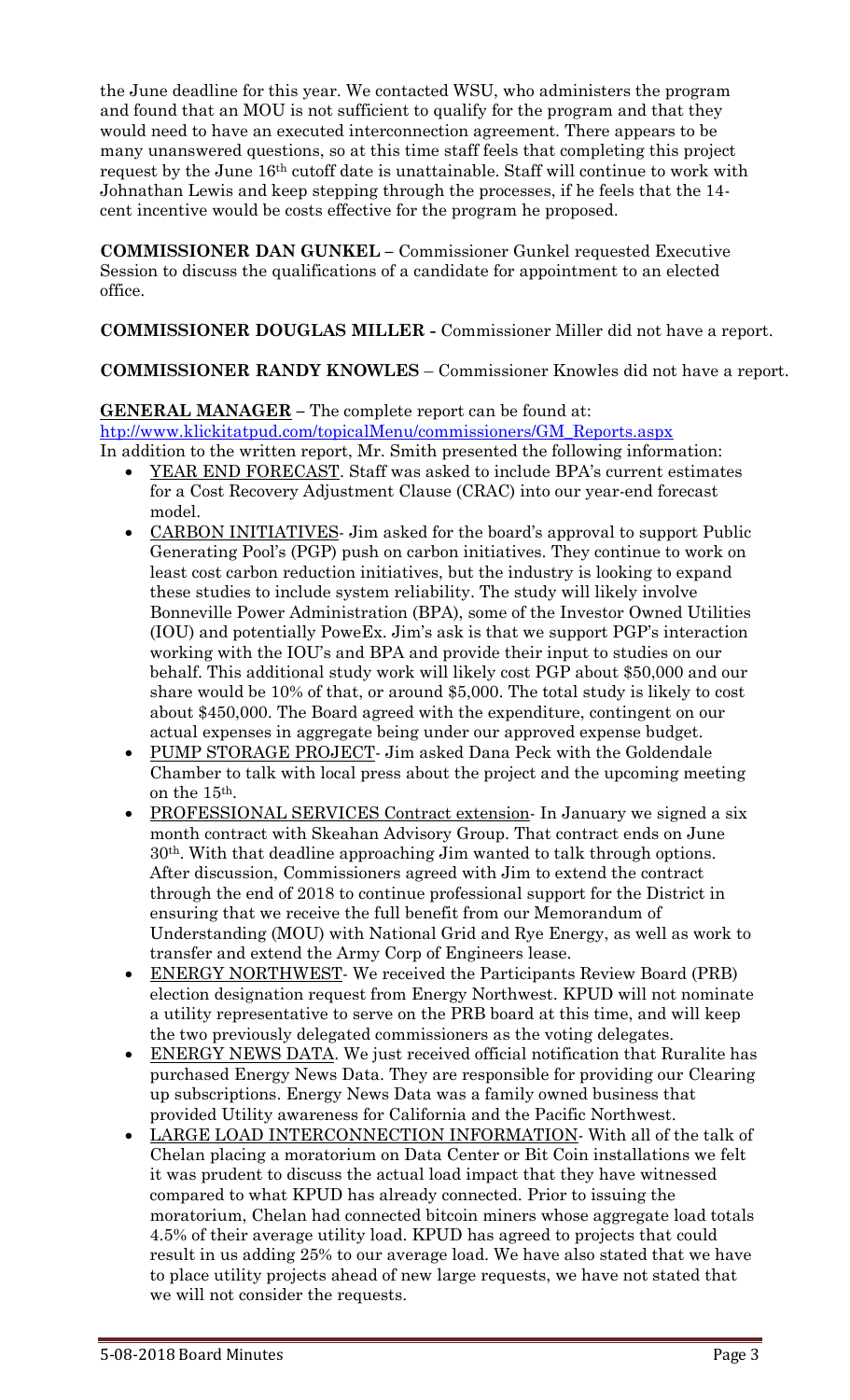- District Staffing Update- We have awarded the senior warehouseman position to Bill Rogers. We received one internal application for the System Technician position and this position was awarded to Brandon Johnson. There are 15 positions posted on the website, with all 15 positions that we currently have posted only four are new jobs the rest are a cycle of replacements. We are actively recruiting for Ron Schultz's position under our succession planning.
- OPERATION WARM HEART- Jim and Brandy met with the Goldendale Christian Fellowship this morning. Brandy presented a draft of a revised Warm Heart contract and noted the changes. It was a very good discussion on the purpose of the application and the philosophy behind it. There were approximately 12 representatives at the meeting. They were all very appreciative for the opportunity to discuss the intent of the program and the revised agreement to administer the program was executed at the end of the meeting.

# **AGENDA ITEMS:**

- A. **BID AWARD- RNG Electrical Contract** Kevin requested that the Board Recess this meeting to be reconvened on Monday May 14th at 8:00 am to allow staff to extend the bid opening by one week and to allow the team time to evaluate the bids received. Commissioners agreed to the extended evaluation period.
- B. **DRAFT ELECTRICAL RATE- Industrial Service** Jim presented a draft of the two changes to the wording on this rate. Commissioners asked if there would be any negative impacts to existing customers. Jim answered that this change would not affect existing Industrial customers. Commissioners agreed that Rate schedule 3A8 should be included in the rate hearing on May 22nd along with the Water/Wastewater Rates. No Action Taken.
- C. **EXECUTIVE SESSION** Qualifications of Candidate for appointment- President Knowles called for an Executive Session at 3:55pm per RCW 42.30.110 (1)(h) noting that the session would last for 20 minutes, for the purpose of discussing qualifications of a candidate for appointment to elective office.

## **RCW 42.30.110 – Executive Session.**

*(1) Nothing contained in this chapter may be construed to prevent a governing body from holding an executive session during a regular or special meeting:*

Executive Session ended at 4:12. No Action was taken.

**Recessed** – There being no further business, the meeting recessed at 4:15 p.m. until 8:00 am Monday May  $14<sup>th</sup>$  at which time we will reopen the meeting to evaluate the RNG Electrical Contract Bid Award.

**Reconvened-**Vice-President Gunkel reconvened this meeting on Monday May 14th, by calling the meeting to order at 8:00 am to discuss the award of the RNG Electrical Contract bid. Bids were opened Friday May 11th at 2:00 p.m. There were three bids received and these bids were reviewed. Commissioner Knowles was absent.

**MOTION** was made by Commissioner Miller to award the RNG Electrical Contract Bid to Power Technologies Inc. in the amount of \$785,000 excluding tax, as lowest responsive bidder and contingent upon reference verification. Should reference verification be negative, bid will be awarded to JH Kelly being the next responsive bidder, per RCW 54.04.080 . Bids were opened on Friday May 11th at 2:00 pm. Motion Carried.